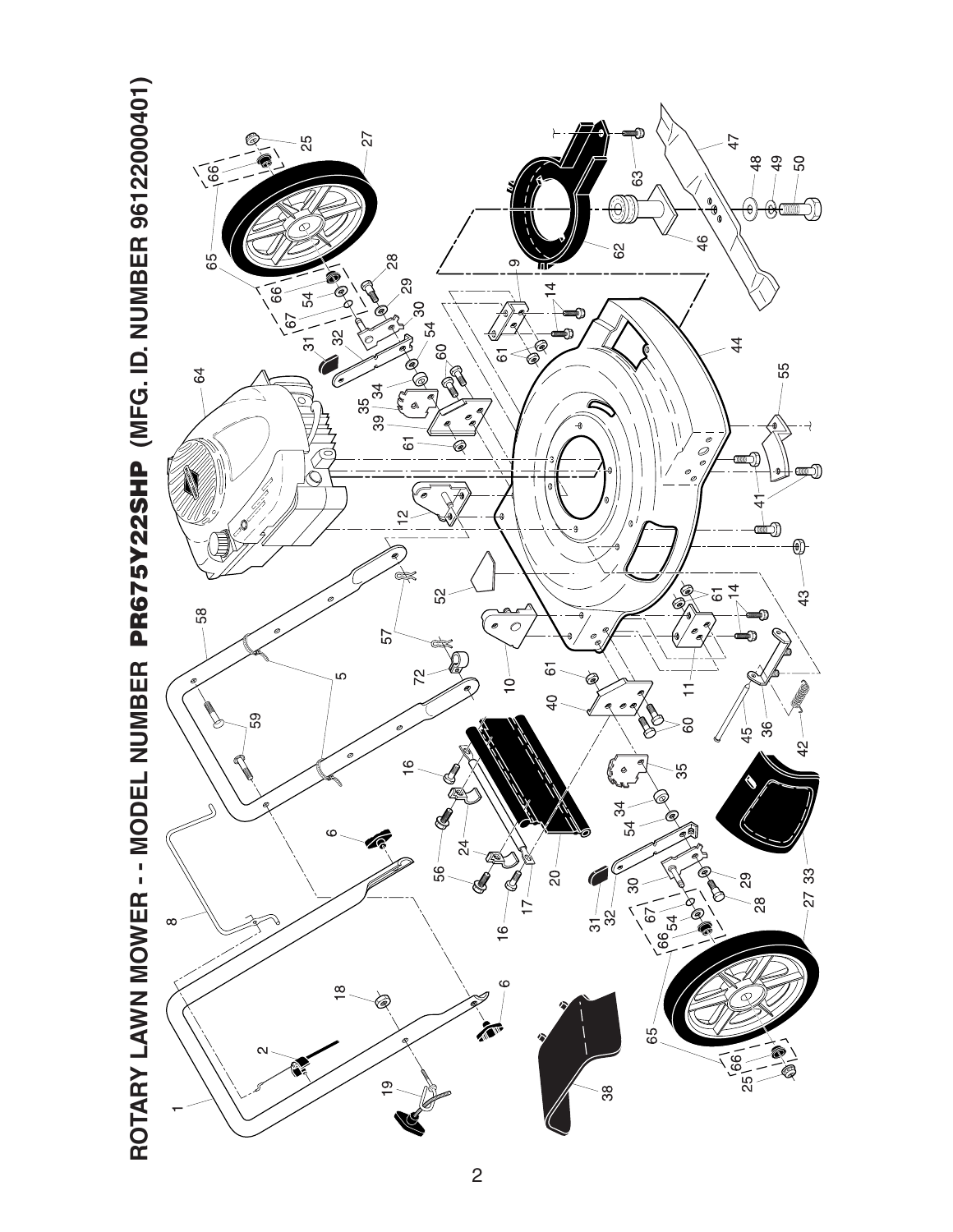| I                                                                               |
|---------------------------------------------------------------------------------|
| j                                                                               |
|                                                                                 |
| Ī                                                                               |
|                                                                                 |
|                                                                                 |
|                                                                                 |
|                                                                                 |
|                                                                                 |
|                                                                                 |
|                                                                                 |
|                                                                                 |
| I                                                                               |
|                                                                                 |
|                                                                                 |
|                                                                                 |
|                                                                                 |
|                                                                                 |
|                                                                                 |
| I<br>ĺ<br>l                                                                     |
|                                                                                 |
|                                                                                 |
|                                                                                 |
|                                                                                 |
|                                                                                 |
|                                                                                 |
|                                                                                 |
|                                                                                 |
|                                                                                 |
|                                                                                 |
|                                                                                 |
|                                                                                 |
|                                                                                 |
| Ì                                                                               |
|                                                                                 |
|                                                                                 |
|                                                                                 |
|                                                                                 |
|                                                                                 |
|                                                                                 |
|                                                                                 |
|                                                                                 |
| j                                                                               |
| i<br><b>LICO</b>                                                                |
|                                                                                 |
| )<br>)                                                                          |
| ì                                                                               |
| é                                                                               |
|                                                                                 |
| I,                                                                              |
| ı                                                                               |
| ֖֖֖֖֖֖֧֖֚֚֚֚֚֚֚֚֚֚֚֚֚֚֚֚֚֚֚֚֚֬֝֓֡֓֡֞֓֡֓֓֡֓֓֡֓֓֡֓֓֡֓֓֡֓֓֡֓֓֡֓֞֓֞֓֞֓֞<br>$\alpha$ |
| ū                                                                               |
|                                                                                 |
|                                                                                 |
| $\sum$                                                                          |
|                                                                                 |
|                                                                                 |
|                                                                                 |
|                                                                                 |
|                                                                                 |
|                                                                                 |
| $\ddot{\phantom{1}}$<br>г                                                       |
| Ě                                                                               |
| $\overline{\phantom{a}}$                                                        |
|                                                                                 |
| $\widehat{\mathsf{R}}$                                                          |
|                                                                                 |
| ROT                                                                             |
|                                                                                 |
|                                                                                 |
|                                                                                 |
|                                                                                 |

| <b>DESCRIPTION</b>                        | Locknut, Hex 1/4-20<br>Spring, Torsion    | Lawn Mower Housing (Includes Key Number 52)<br>Rod, Hinge | Blade Adapter / Pulley  | Blade, 22"                                                 | Washer, Hardened        | Washer, Lock, Helical Spring | Screw, Hex Head 3/8-24 x 1-3/8 (Grade 8) | Decal, Danger                       | Washer, Flat 3/8   | Mounting Bracket, Debris Shield | Screw, Hex Washer Head #10-24 x 1/2 | Hairpin Cotter | Lower Handle           | Handle Bolt         | Bolt, Hex Head 3/8-16 x 3/4                    | Locknut, Hex 3/8-16 | Debris Shield           | Screw                | Engine, Briggs & Stratton, Model Number 125K02 | For engine service and replacement parts, | call Briggs & Stratton at 1-800-233-3723) | Kit, Bushing, High Wheel | Bushing, Nylon, Black | O-Ring                  | Clip, Cable            | Warning Decal (not shown) | Operator's Manual, English | Operator's Manual, French | Repair Parts Manual, English / French                          |
|-------------------------------------------|-------------------------------------------|-----------------------------------------------------------|-------------------------|------------------------------------------------------------|-------------------------|------------------------------|------------------------------------------|-------------------------------------|--------------------|---------------------------------|-------------------------------------|----------------|------------------------|---------------------|------------------------------------------------|---------------------|-------------------------|----------------------|------------------------------------------------|-------------------------------------------|-------------------------------------------|--------------------------|-----------------------|-------------------------|------------------------|---------------------------|----------------------------|---------------------------|----------------------------------------------------------------|
| PART<br>$\frac{1}{2}$<br>KEY<br>$\dot{9}$ | 73800400<br>152124<br>42                  | 147286<br>194628<br>4                                     | 189179<br>$\frac{6}{4}$ | 192682                                                     | 851074<br>$\frac{8}{4}$ | 850263<br>$\frac{6}{7}$      | 851084                                   | 107339X<br><b>88488</b>             | 88348              | 188839X004                      | 750097                              | 51793<br>57    | 151590X479<br>68<br>69 | 191574              | 4760612<br>60                                  | 51592               | 188784                  | 192325               | $\frac{1}{1}$                                  |                                           |                                           | 193498<br>65             | 193028X428<br>89      | 188152<br>67            | 192770<br>22           | 162300                    | 93733                      | 193736                    | 95341                                                          |
| <b>DESCRIPTION</b>                        | Engine Zone Control Cable<br>Jpper Handle | Handle Knob<br>Wire Tie                                   | Control Bar             | Support Bracket, Handle, LH<br>Handle Bracket Assembly, RH |                         | Support Bracket, Handle, RH  | y, LH<br>Handle Bracket Assembl          | Screw, Thread Cutting 5/16-18 x 3/4 | Screw, Support Rod | Rod, Support                    | Locknut, Keps 1/4-20                | Rope Guide     | Rear Skirt             | Bracket, Rear Skirt | Locknut, Hex 3/18-16<br>Wheel & Tire Assembly, | Rear, 14"<br>1      | Bolt, Shoulder 3/8-16 x | Belleville<br>Washer | Axle Arm Assembly                              | Knob, Selector                            | Spring, Selecto                           | Mulcher Door             | Spacer                | Bracket, Wheel Adjuster | Bracket, Housing       | Deflector, Discharge      | Support Bracket, LH        | Support Bracket, RH       | Screw, Hex Head, Threaded, Rolled<br>$3/8 - 16 \times 1 - 1/8$ |
| PART<br>$\overline{2}$<br>KEY<br>NO.      | 66860X479<br>156581                       | 89713X428<br>66426<br>Q HQ Q                              | 146771<br>∞             | 53282X479                                                  | 170345X479              | 53350X479                    | 170346X479<br>$\mathbf{\alpha}$          | 149741                              | 54583<br>ဖ         | 165175X479                      | 132004<br>$\infty$                  | 179585<br>တ    | 89008                  | 192301X004<br>24    | 83923<br>878<br>88                             | 195630              | 142748                  | 61651<br>88          | 180413X004<br>င္က                              | 170143<br>75                              | 700331X004<br>32                          | 51889<br><u>က</u> ိ      | 146630<br>34          | 750085X007<br>35        | 154132<br>176509<br>36 | 88                        | 700168X479<br>တ္တ          | 700166X479<br>Э           | 50406                                                          |

**IMPORTANT:** Use only Original Equipment Manufacturer (O.E.M.) replacement parts. Failure to do so could be hazardous, damage your lawn mower and void your warranty.<br>IMPORTANT: Use only Original Equipment Manufacturer (O.E **IMPORTANT:** Use only Original Equipment Manufacturer (O.E.M.) replacement parts. Failure to do so could be hazardous, damage your lawn mower and void your warranty.**NOTE:** All component dimensions given in U.S. inches. 1 inch = 25.4 mm.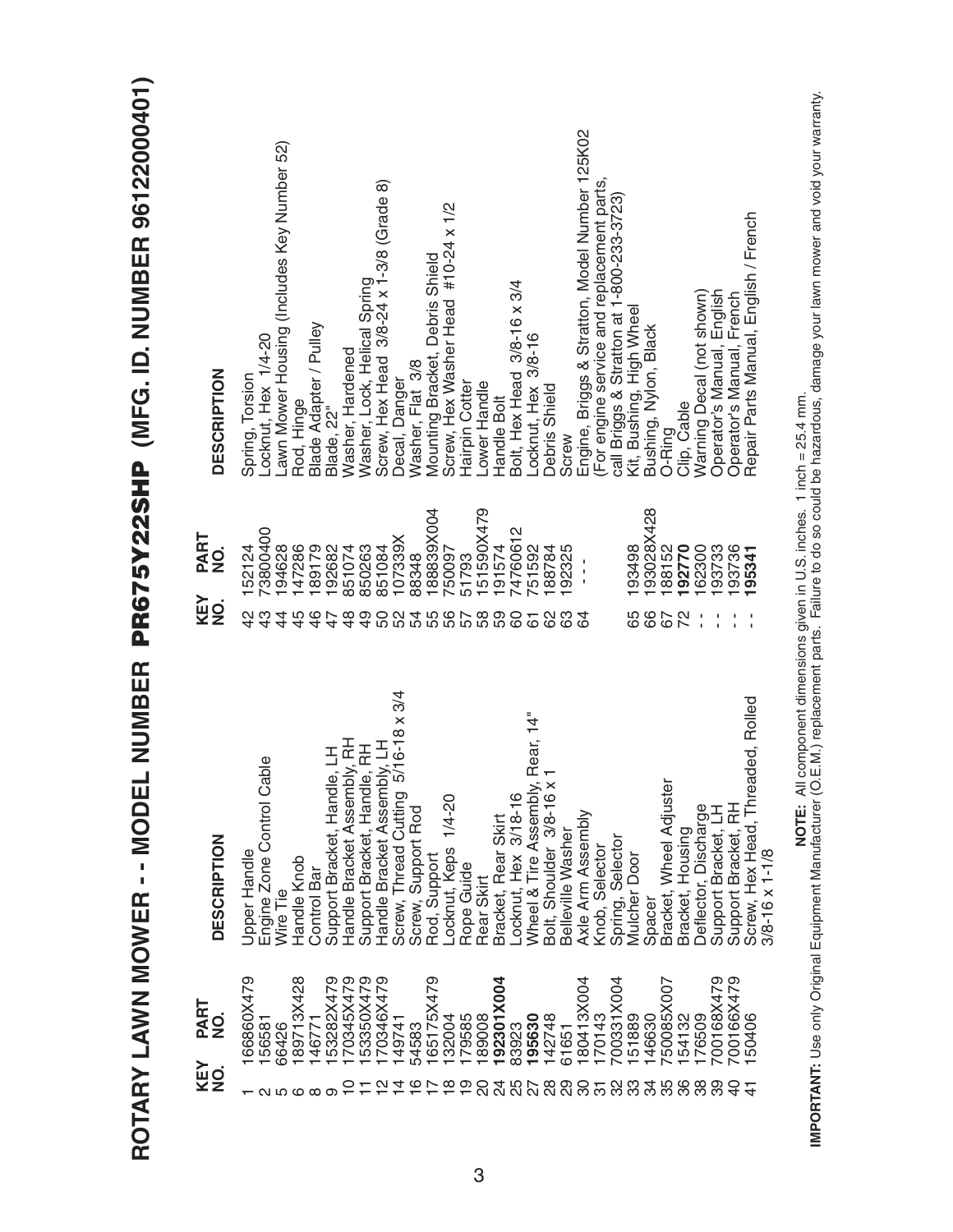